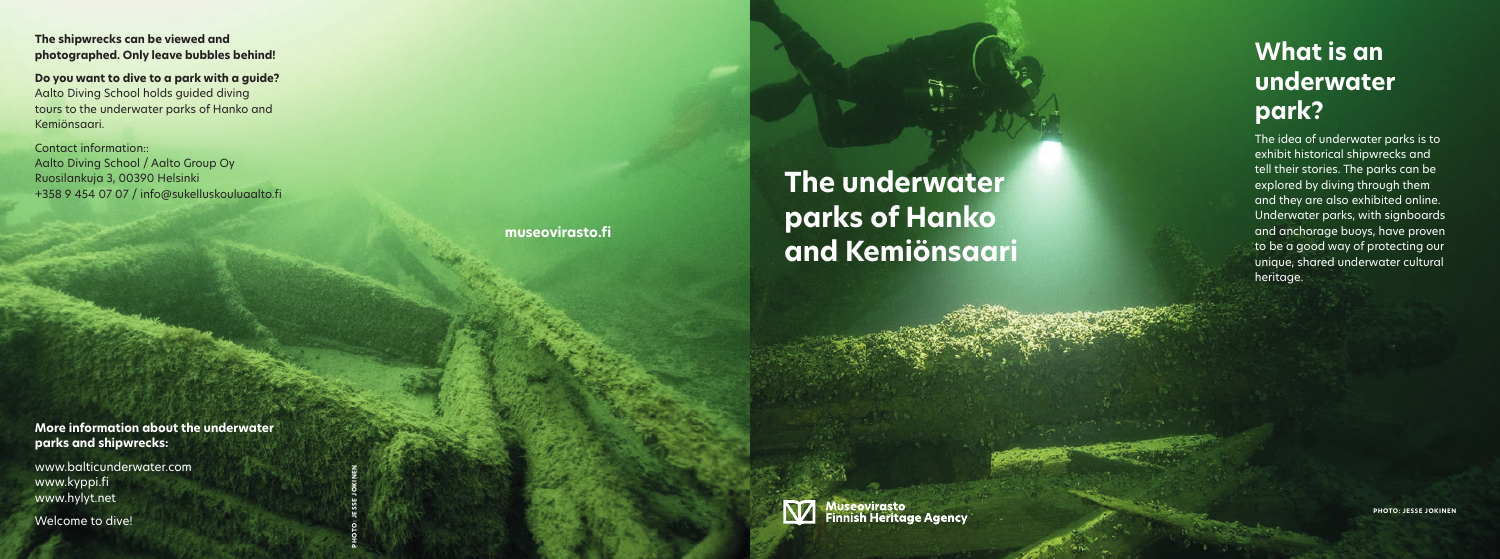The underwater parks of Hanko and Kemiönsaari have been developed as a part of an international BALTACAR project (Baltic History Beneath Surface: Underwater Heritage Trails In Situ and Online, 2017–2019), which is funded by the EU's Interreg Central Baltic programme. These underwater parks have been built around old shipwrecks with EU funding in Finland, Sweden and Estonia.



Museovirasto<br>Finnish Heritage Agency







**PHOTOS: JESSE JOKINEN**

The ship's hull is still lying in the bottom of the sea on its keel. However, the wreck has been damaged due to active diving and careless anchoring.



The ship is assumed to be an English brig built in Ramsgate in 1857, called Osborn&Elisabeth. The ship was wrecked during a September storm in 1873 on its way from London to Saint Petersburg's trading port, Kronstadt. On this fateful journey, the ship was steered by Captain Wright

with the help of his eight crew members. When it sank, Osborn&Elisabeth was carrying a ballast load.

The nickname, Figurehead wreck, comes from the female-shaped figurehead of the vessel, which came loose in 2001. It was raised from the sea and conserved. Today, the figurehead is exhibited in Kotka, in the main exhibition of the Maritime Museum of Finland.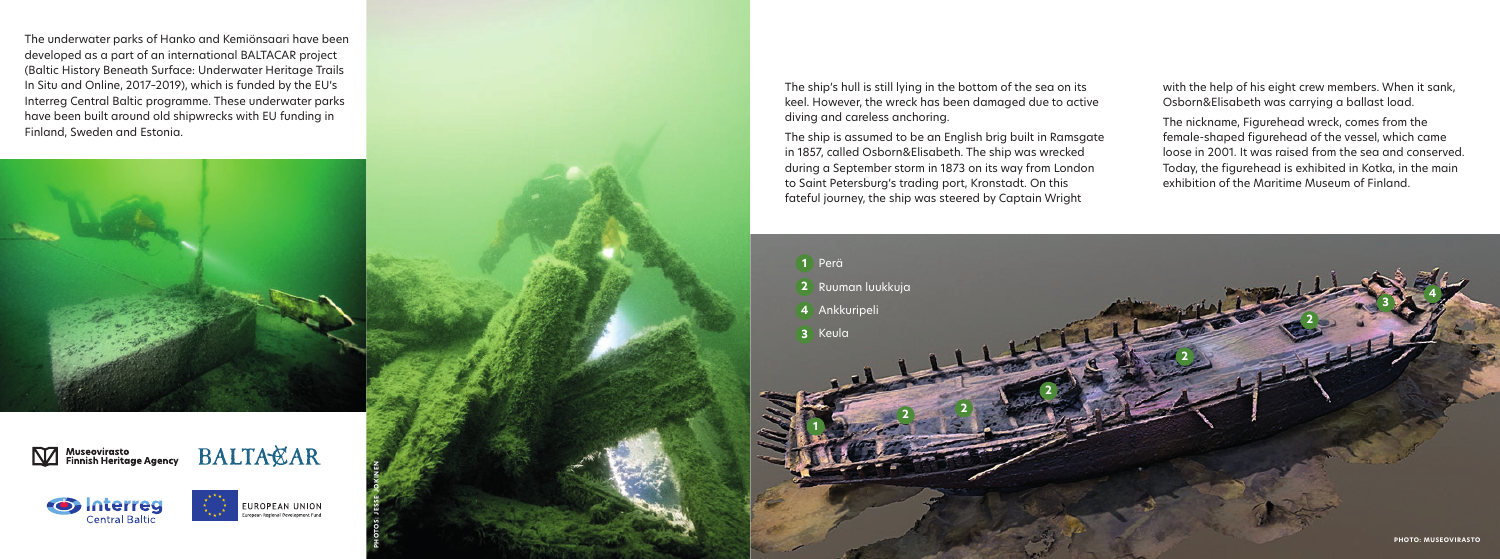## **Figurehead wreck of Kemiönsaari**

59° 51,6738' N 22° 46,1370' E

The Figurehead wreck (Ancient Relic Register ID 1513) on the western side of Hanko rests in a depth of 15–18 metres and is an impressive diving attraction. The vessel is a wreck of a two-masted sailing ship from the 19th century. The wreck is 28 m long and 7 m wide.



## **Hauensuoli Underwater Park in Hanko**

59° 48,4124' N 22° 54,5451' E

Hauensuoli Underwater Park has been built around four shipwrecks. The oldest, most central shipwreck in the park is a so-called Cable wreck (Ancient Relics Register ID 1392), which has been dated back to the mid-17th century. The wreck of this single-mast sailing ship rests in a depth of about 18 meters near the island of Tullholmen. It is a little less than 20 metres long and approximately 5 metres wide.

The bow and stern of the wreck are badly damaged, but the hull shape can still be seen. The shipwreck has been dated back to the mid-17th century based on the items discovered from the site. The ship was loaded with grain, among other goods.

The three other diving sites of Hauensuoli Underwater Park from Cable wreck to Kobben island are:

So-called Kobben Northeast (ID 1000034225): A stern of a shipwreck on the northeast side of Kobben island. It is about ten meters long and five meters tall.

So-called Kobben East-side (ID 2586) is a wreck of a tillersteered sailing ship. Its left side is still upright, while the right side has collapsed and lies against the seabed.

3. So-called Lilla Ankargrundet is a shipwreck that has broken into several pieces (ID 1400), located at the end of a cape called Lilla Ankargrundet. You can find the wreck by PHOTO: TIINA MIETTINEN<br> **PHOTO: TIINA MIETTINEN**